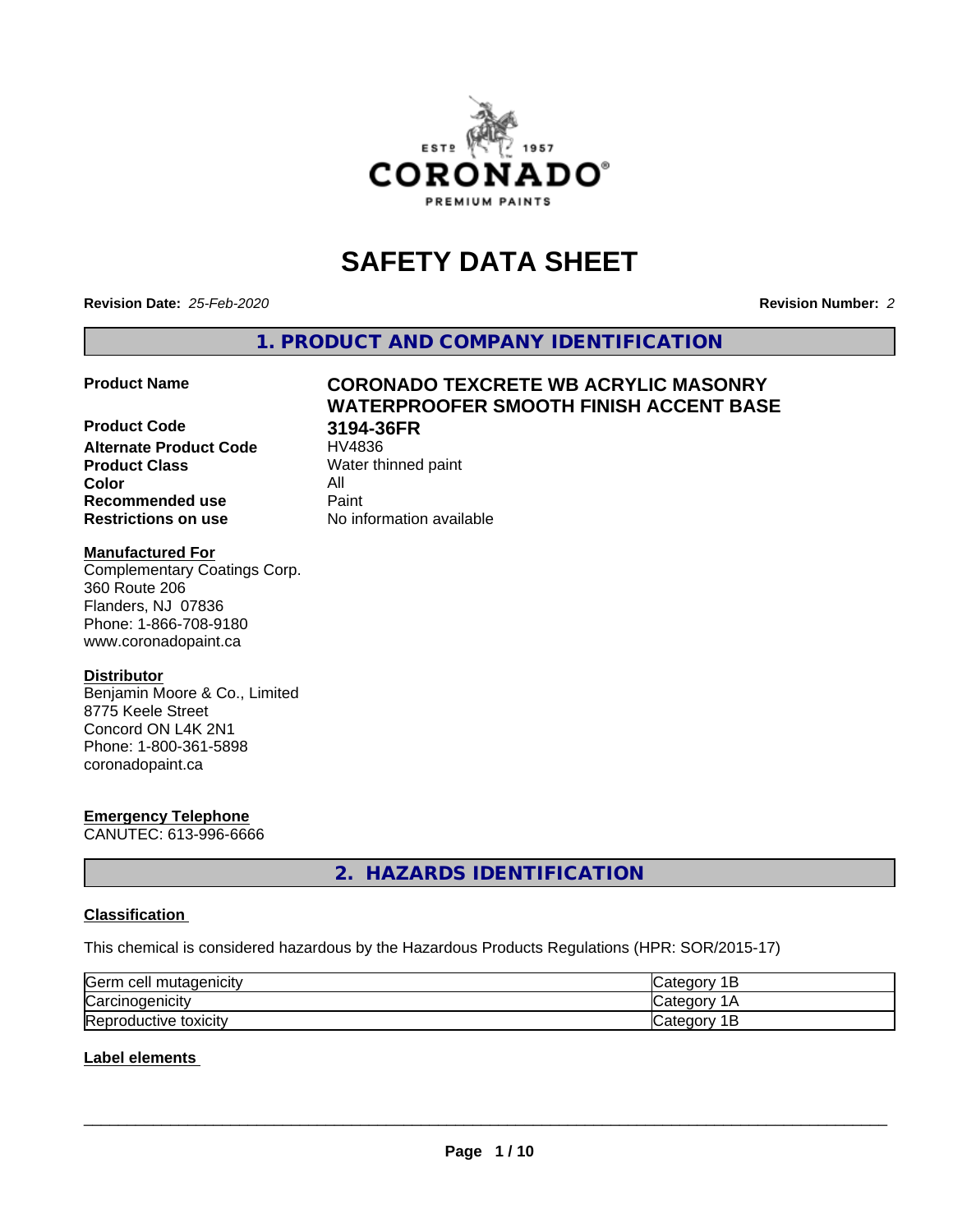# **Danger**

# **Hazard statements**

May cause genetic defects May cause cancer May damage fertility or the unborn child



**Appearance** liquid

**Odor** little or no odor

# **Precautionary Statements - Prevention**

Obtain special instructions before use Do not handle until all safety precautions have been read and understood Use personal protective equipment as required

#### **Precautionary Statements - Response**

IF exposed or concerned: Get medical advice/attention

# **Precautionary Statements - Storage**

Store locked up

# **Precautionary Statements - Disposal**

Dispose of contents/container to an approved waste disposal plant

#### **Other information**

No information available

| U.  UUIVII UUI ITUIVII IIVI UTIVII ITUIV UIVUU UUVEIVTU                         |                |                |                                                             |                                                                                          |
|---------------------------------------------------------------------------------|----------------|----------------|-------------------------------------------------------------|------------------------------------------------------------------------------------------|
| <b>Chemical name</b>                                                            | <b>CAS No.</b> | Weight-%       | Hazardous Material<br>registry number<br>(HMIRA registry #) | Date HMIRA filed and<br>Information Review Act date exemption granted<br>(if applicable) |
| Nepheline syenite                                                               | 37244-96-5     | $10 - 30%$     |                                                             |                                                                                          |
| Silica, mica                                                                    | 12001-26-2     | $1 - 5%$       |                                                             |                                                                                          |
| Propylene glycol                                                                | $57 - 55 - 6$  | $1 - 5%$       |                                                             |                                                                                          |
| Propanoic acid, 2-methyl-,<br>monoester with<br>2,2,4-trimethyl-1,3-pentanediol | 25265-77-4     | $1 - 5%$       |                                                             |                                                                                          |
| Silica, crystalline                                                             | 14808-60-7     | $0.25 - 0.5\%$ |                                                             |                                                                                          |
| Carbamic acid,<br>1H-benzimidazol-2-yl-, methyl<br>ester                        | 10605-21-7     | $0.1 - 0.25%$  |                                                             |                                                                                          |

# **3. COMPOSITION INFORMATION ON COMPONENTS**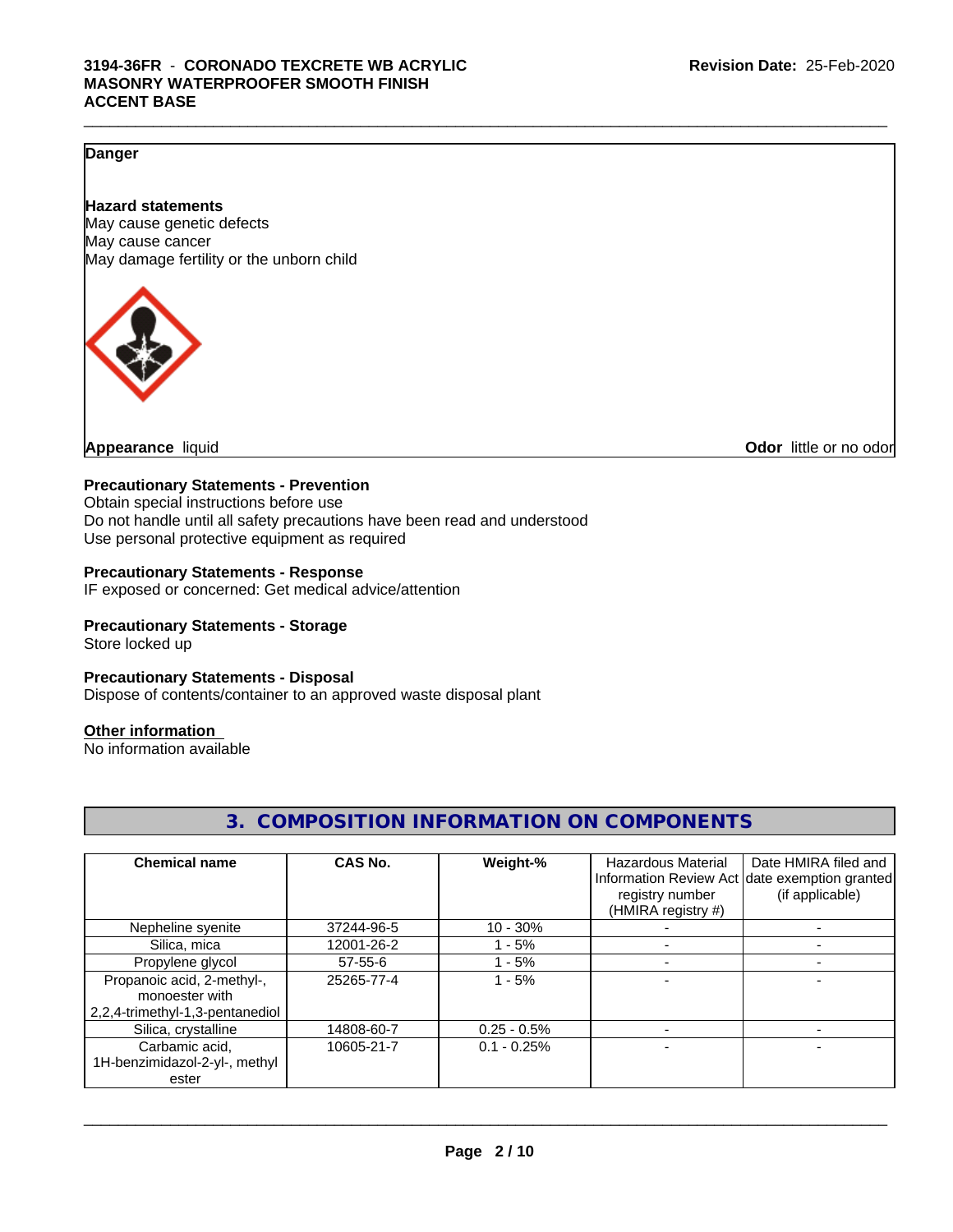\*The exact percentage (concentration) of composition has been withheld as a trade secret

|                                                                                  | <b>4. FIRST AID MEASURES</b>                       |                                                                                                                 |
|----------------------------------------------------------------------------------|----------------------------------------------------|-----------------------------------------------------------------------------------------------------------------|
| <b>General Advice</b>                                                            | sheet to the doctor in attendance.                 | If symptoms persist, call a physician. Show this safety data                                                    |
| <b>Eye Contact</b>                                                               | minutes and consult a physician.                   | Rinse thoroughly with plenty of water for at least 15                                                           |
| <b>Skin Contact</b>                                                              |                                                    | Wash off immediately with soap and plenty of water while<br>removing all contaminated clothes and shoes.        |
| <b>Inhalation</b>                                                                |                                                    | Move to fresh air. If symptoms persist, call a physician.                                                       |
| Ingestion                                                                        | water. Consult a physician if necessary.           | Clean mouth with water and afterwards drink plenty of                                                           |
| <b>Most Important Symptoms/Effects</b>                                           | None known.                                        |                                                                                                                 |
| <b>Notes To Physician</b>                                                        | Treat symptomatically.                             |                                                                                                                 |
| 5. FIRE-FIGHTING MEASURES                                                        |                                                    |                                                                                                                 |
| <b>Suitable Extinguishing Media</b>                                              |                                                    | Use extinguishing measures that are appropriate to local<br>circumstances and the surrounding environment.      |
| Protective equipment and precautions for firefighters                            | and full protective gear.                          | As in any fire, wear self-contained breathing apparatus<br>pressure-demand, MSHA/NIOSH (approved or equivalent) |
| <b>Specific Hazards Arising From The Chemical</b>                                | extreme heat.                                      | Closed containers may rupture if exposed to fire or                                                             |
| <b>Sensitivity to mechanical impact</b>                                          | No                                                 |                                                                                                                 |
| <b>Sensitivity to static discharge</b>                                           | No                                                 |                                                                                                                 |
| <b>Flash Point Data</b><br>Flash point (°F)<br>Flash Point (°C)<br><b>Method</b> | Not applicable<br>Not applicable<br>Not applicable |                                                                                                                 |
| <b>Flammability Limits In Air</b>                                                |                                                    |                                                                                                                 |
| Lower flammability limit:<br><b>Upper flammability limit:</b>                    | Not applicable<br>Not applicable                   |                                                                                                                 |
| Health: 2<br>Flammability: 0<br>NFPA                                             | Instability: 0                                     | <b>Special: Not Applicable</b>                                                                                  |

 $\_$  ,  $\_$  ,  $\_$  ,  $\_$  ,  $\_$  ,  $\_$  ,  $\_$  ,  $\_$  ,  $\_$  ,  $\_$  ,  $\_$  ,  $\_$  ,  $\_$  ,  $\_$  ,  $\_$  ,  $\_$  ,  $\_$  ,  $\_$  ,  $\_$  ,  $\_$  ,  $\_$  ,  $\_$  ,  $\_$  ,  $\_$  ,  $\_$  ,  $\_$  ,  $\_$  ,  $\_$  ,  $\_$  ,  $\_$  ,  $\_$  ,  $\_$  ,  $\_$  ,  $\_$  ,  $\_$  ,  $\_$  ,  $\_$  ,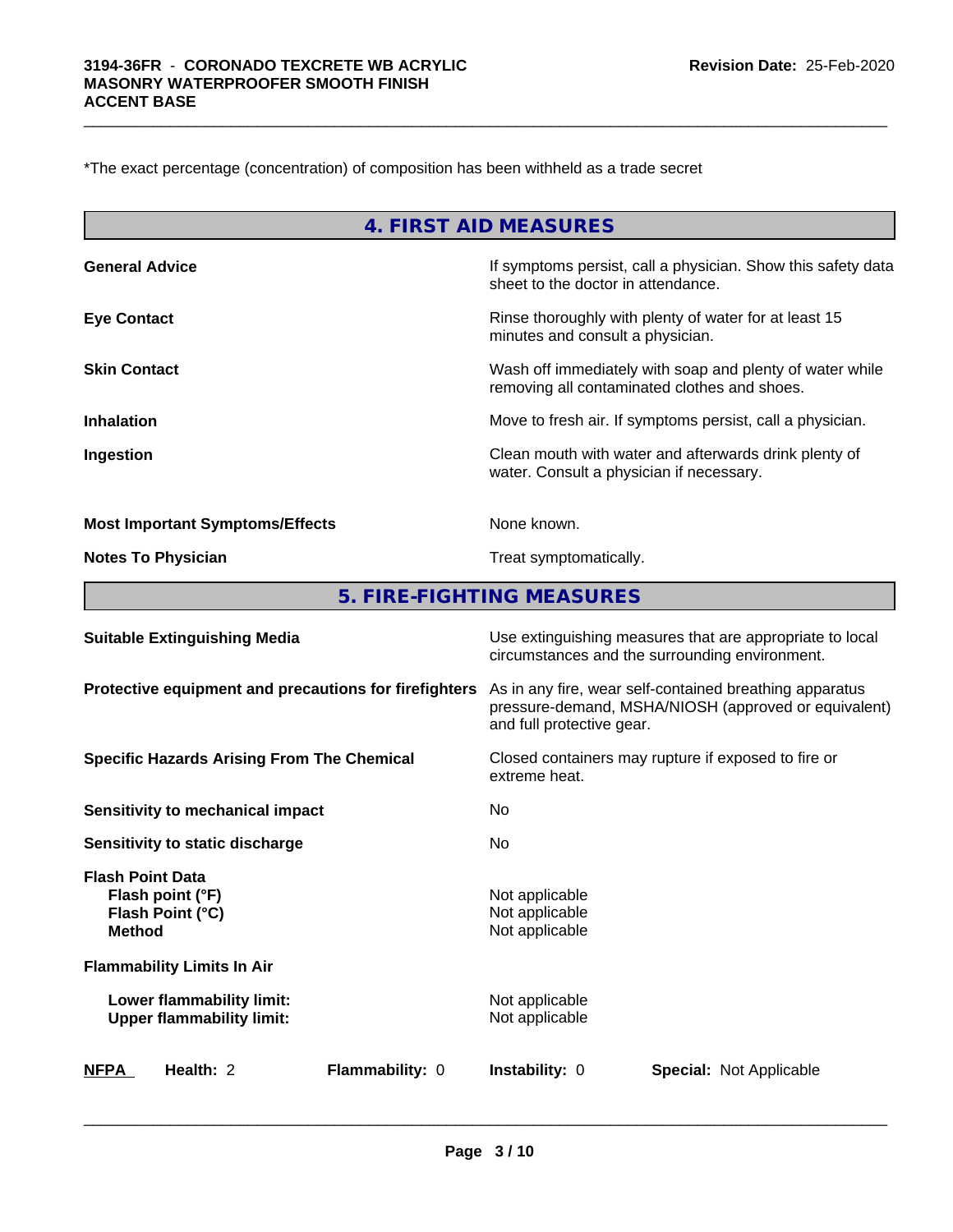#### **NFPA Legend**

- 0 Not Hazardous
- 1 Slightly
- 2 Moderate
- 3 High
- 4 Severe

*The ratings assigned are only suggested ratings, the contractor/employer has ultimate responsibilities for NFPA ratings where this system is used.*

*Additional information regarding the NFPA rating system is available from the National Fire Protection Agency (NFPA) at www.nfpa.org.*

# **6. ACCIDENTAL RELEASE MEASURES**

**Personal Precautions Avoid contact with skin, eyes and clothing. Ensure Personal Precautions** adequate ventilation.

**Other Information Discription Prevent further leakage or spillage if safe to do so.** 

**Environmental precautions** See Section 12 for additional Ecological Information.

**Methods for Cleaning Up Example 20 Soak** up with inert absorbent material. Sweep up and shovel into suitable containers for disposal.

# **7. HANDLING AND STORAGE**

**Handling Handling Avoid contact with skin, eyes and clothing. Avoid breathing** vapors, spray mists or sanding dust. In case of insufficient ventilation, wear suitable respiratory equipment.

**Storage Keep container tightly closed. Keep out of the reach of Keep** container tightly closed. Keep out of the reach of children.

**Incompatible Materials Incompatible Materials No information available** 

**8. EXPOSURE CONTROLS/PERSONAL PROTECTION**

# **Exposure Limits**

| <b>Chemical name</b> | <b>ACGIH TLV</b>                                                   | <b>Alberta</b>                  | <b>British Columbia</b>         | <b>Ontario</b>                                          | Quebec                       |
|----------------------|--------------------------------------------------------------------|---------------------------------|---------------------------------|---------------------------------------------------------|------------------------------|
| Nepheline syenite    | N/E                                                                | N/E                             | N/E                             | 10 mg/m $3$ - TWA                                       | N/E                          |
| Silica, mica         | TWA: $3 \text{ mg/m}^3$<br>respirable particulate<br>matter        | $3 \text{ mg/m}^3$ - TWA        | $3$ mg/m <sup>3</sup> - TWA     | $3 \text{ mg/m}^3$ - TWA                                | 3 mg/m <sup>3</sup> - TWAEV  |
| Propylene glycol     | N/E                                                                | N/E                             | N/E                             | 10 mg/m $3$ - TWA<br>50 ppm - TWA<br>155 mg/m $3$ - TWA | N/E                          |
| Silica, crystalline  | TWA: $0.025$ mg/m <sup>3</sup><br>respirable particulate<br>matter | $0.025$ mg/m <sup>3</sup> - TWA | $0.025$ mg/m <sup>3</sup> - TWA | $0.10$ mg/m <sup>3</sup> - TWA                          | $0.1 \text{ mg/m}^3$ - TWAEV |

#### **Legend**

ACGIH - American Conference of Governmental Industrial Hygienists

Alberta - Alberta Occupational Exposure Limits

British Columbia - British Columbia Occupational Exposure Limits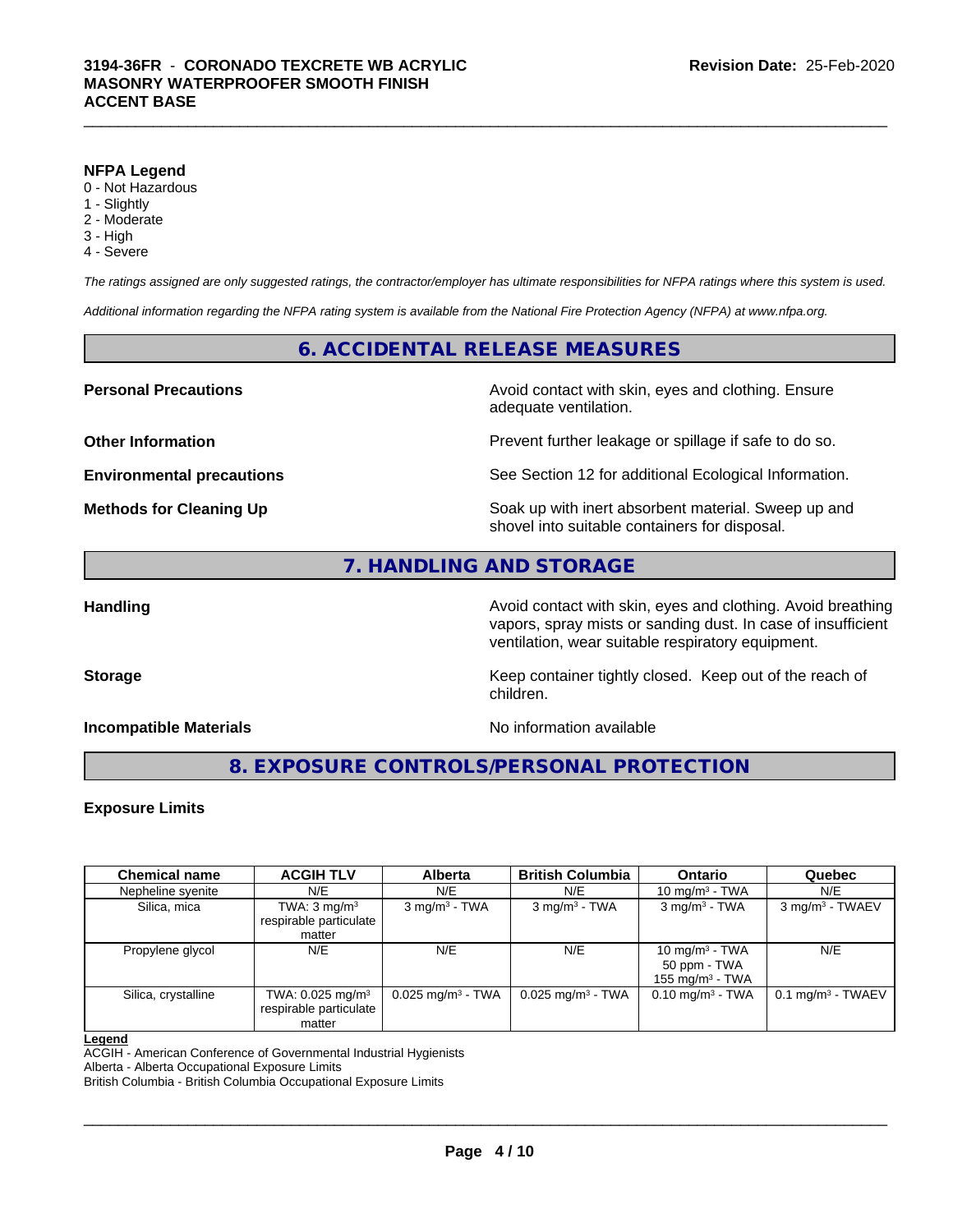# **3194-36FR** - **CORONADO TEXCRETE WB ACRYLIC MASONRY WATERPROOFER SMOOTH FINISH ACCENT BASE**

Ontario - Ontario Occupational Exposure Limits Quebec - Quebec Occupational Exposure Limits N/E - Not established

**Personal Protective Equipment**<br> **Eye/Face Protection Skin Protection Protection Protective gloves and impervious clothing.** 

**Engineering Measures Ensure adequate ventilation, especially in confined areas.** 

Safety glasses with side-shields.

 $\_$  ,  $\_$  ,  $\_$  ,  $\_$  ,  $\_$  ,  $\_$  ,  $\_$  ,  $\_$  ,  $\_$  ,  $\_$  ,  $\_$  ,  $\_$  ,  $\_$  ,  $\_$  ,  $\_$  ,  $\_$  ,  $\_$  ,  $\_$  ,  $\_$  ,  $\_$  ,  $\_$  ,  $\_$  ,  $\_$  ,  $\_$  ,  $\_$  ,  $\_$  ,  $\_$  ,  $\_$  ,  $\_$  ,  $\_$  ,  $\_$  ,  $\_$  ,  $\_$  ,  $\_$  ,  $\_$  ,  $\_$  ,  $\_$  ,

**Respiratory Protection Number 1** (Use only with adequate ventilation. In operations where exposure limits are exceeded, use a NIOSH approved respirator that has been selected by a technically qualified person for the specific work conditions. When spraying the product or applying in confined areas, wear a NIOSH approved respirator specified for paint spray or organic vapors.

**Hygiene Measures Avoid contact with skin, eyes and clothing. Remove and Avoid contact with skin, eyes and clothing. Remove and Avoid contact with skin, eyes and clothing. Remove and** wash contaminated clothing before re-use. Wash thoroughly after handling.

# **9. PHYSICAL AND CHEMICAL PROPERTIES**

**Appearance** liquid **Odor** little or no odor **Odor Threshold** No information available **Density (Ibs/gal)** 20.7 - 10.8 **Specific Gravity** 1.28 - 1.30 **pH pH**  $\blacksquare$ **Viscosity (cps)** No information available in the Viscosity (cps) **Solubility(ies)** No information available **Water solubility Water solubility Water solubility Water solubility Water solubility Water solution Evaporation Rate No information available No information available Vapor pressure** No information available in the North American Monte available in the North American available **Vapor density No information available No information available Wt. % Solids** 50 - 60 **Vol. % Solids** 35 - 45 **Wt. % Volatiles** 40 - 50 **Vol. % Volatiles** 55 - 65 **VOC Regulatory Limit (g/L)** < 100 **Boiling Point (°F) Boiling Point (°C)** 100 **Freezing point (°F)** 32 **Freezing Point (°C)** 0 **Flash point (°F)**<br> **Flash Point (°C)**<br> **Flash Point (°C)**<br> **C Flash Point (°C) Method** Not applicable **Flammability (solid, gas)** Not applicable **Upper flammability limit:** Not applicable **Lower flammability limit:**<br> **Autoignition Temperature (°F)** Not applicable Not applicable Not available **Autoignition Temperature (°F) Autoignition Temperature (°C)** No information available **Decomposition Temperature (°F)** No information available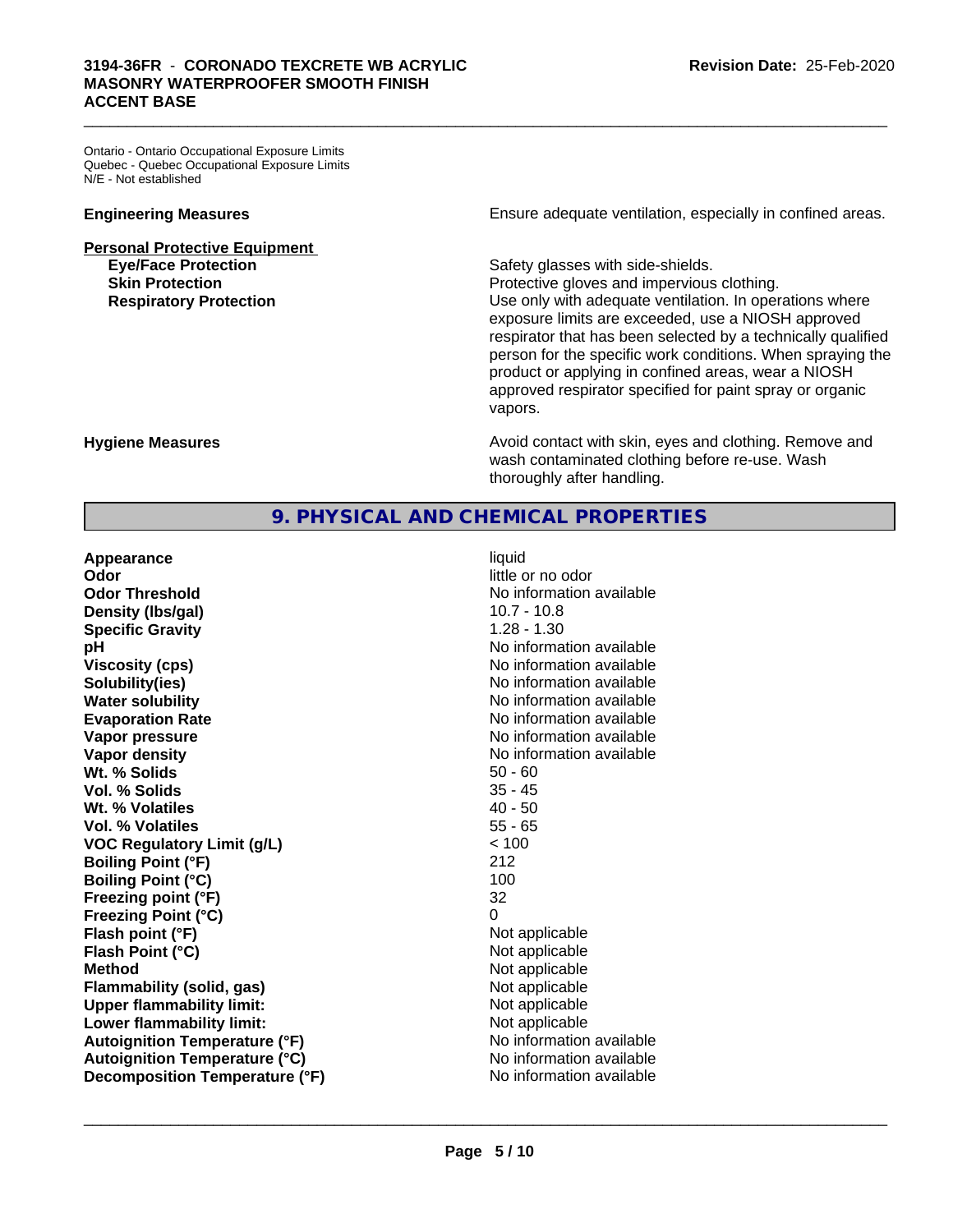**Decomposition Temperature (°C)**<br> **Partition coefficient Partition coefficient Partition coefficient Partition coefficient Partition coefficient Partition coefficient Partition coefficient Partition coef** 

**No information available** 

# **10. STABILITY AND REACTIVITY**

| <b>Reactivity</b>                         | Not Applicable                           |
|-------------------------------------------|------------------------------------------|
| <b>Chemical Stability</b>                 | Stable under normal conditions.          |
| <b>Conditions to avoid</b>                | Prevent from freezing.                   |
| <b>Incompatible Materials</b>             | No materials to be especially mentioned. |
| <b>Hazardous Decomposition Products</b>   | None under normal use.                   |
| <b>Possibility of hazardous reactions</b> | None under normal conditions of use.     |

# **11. TOXICOLOGICAL INFORMATION**

#### **Product Information Information on likely routes of exposure**

**Principal Routes of Exposure** Eye contact, skin contact and inhalation.

**Acute Toxicity<br>Product Information** 

**No information available** 

## **Symptoms related to the physical, chemical and toxicological characteristics**

**Symptoms** No information available

# **Delayed and immediate effects as well as chronic effects from short and long-term exposure**

| May cause irritation of respiratory tract.<br>Ingestion may cause gastrointestinal irritation, nausea,<br>vomiting and diarrhea.<br>No information available.<br>No information available.<br>Suspected of causing genetic defects.<br>May damage fertility or the unborn child.<br>No information available.<br>No information available.<br>No information available.<br>Causes damage to organs through prolonged or repeated<br>exposure if inhaled.<br>No information available.<br>No information available. | Eye contact<br><b>Skin contact</b> | May cause slight irritation<br>Substance may cause slight skin irritation. Prolonged or<br>repeated contact may dry skin and cause irritation. |
|--------------------------------------------------------------------------------------------------------------------------------------------------------------------------------------------------------------------------------------------------------------------------------------------------------------------------------------------------------------------------------------------------------------------------------------------------------------------------------------------------------------------|------------------------------------|------------------------------------------------------------------------------------------------------------------------------------------------|
|                                                                                                                                                                                                                                                                                                                                                                                                                                                                                                                    | <b>Inhalation</b>                  |                                                                                                                                                |
|                                                                                                                                                                                                                                                                                                                                                                                                                                                                                                                    | Ingestion                          |                                                                                                                                                |
|                                                                                                                                                                                                                                                                                                                                                                                                                                                                                                                    | <b>Sensitization</b>               |                                                                                                                                                |
|                                                                                                                                                                                                                                                                                                                                                                                                                                                                                                                    | <b>Neurological Effects</b>        |                                                                                                                                                |
|                                                                                                                                                                                                                                                                                                                                                                                                                                                                                                                    | <b>Mutagenic Effects</b>           |                                                                                                                                                |
|                                                                                                                                                                                                                                                                                                                                                                                                                                                                                                                    | <b>Reproductive Effects</b>        |                                                                                                                                                |
|                                                                                                                                                                                                                                                                                                                                                                                                                                                                                                                    | <b>Developmental Effects</b>       |                                                                                                                                                |
|                                                                                                                                                                                                                                                                                                                                                                                                                                                                                                                    | <b>Target organ effects</b>        |                                                                                                                                                |
|                                                                                                                                                                                                                                                                                                                                                                                                                                                                                                                    | <b>STOT - single exposure</b>      |                                                                                                                                                |
|                                                                                                                                                                                                                                                                                                                                                                                                                                                                                                                    | <b>STOT - repeated exposure</b>    |                                                                                                                                                |
|                                                                                                                                                                                                                                                                                                                                                                                                                                                                                                                    | Other adverse effects              |                                                                                                                                                |
|                                                                                                                                                                                                                                                                                                                                                                                                                                                                                                                    | <b>Aspiration Hazard</b>           |                                                                                                                                                |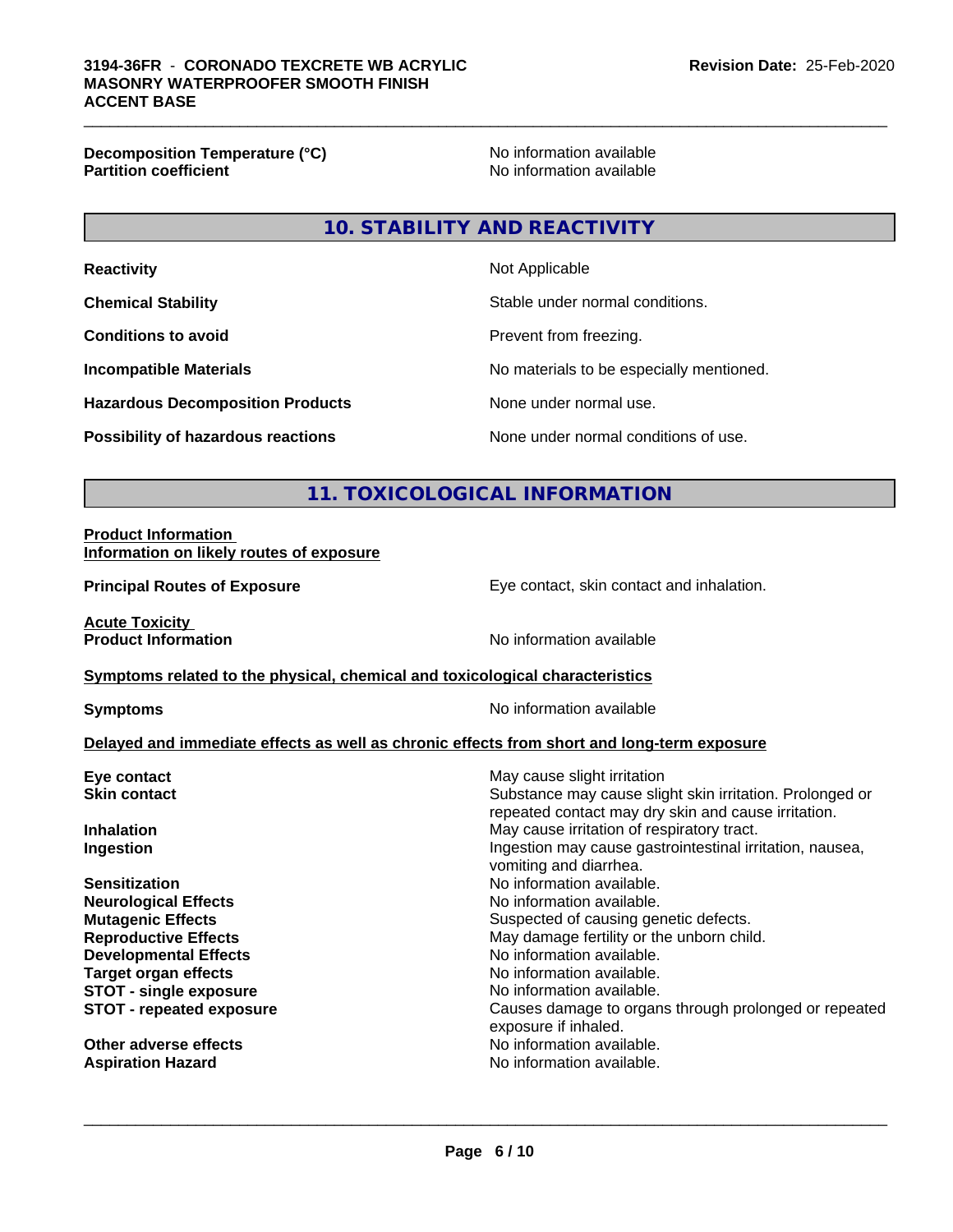# **Numerical measures of toxicity**

#### **The following values are calculated based on chapter 3.1 of the GHS document**

| <b>ATEmix (oral)</b>   |  |
|------------------------|--|
| <b>ATEmix (dermal)</b> |  |

**ATEmix (oral)** 183553 mg/kg **ATEmix (dermal)** 572434 mg/kg

# **Component Information**

| Chemical name                       | Oral LD50            | Dermal LD50                         | Inhalation LC50 |
|-------------------------------------|----------------------|-------------------------------------|-----------------|
| Propylene glycol                    | $= 20$ g/kg (Rat)    | $= 20800$ mg/kg (Rabbit)            |                 |
| 57-55-6                             |                      |                                     |                 |
| Propanoic acid, 2-methyl-,          | $= 3200$ mg/kg (Rat) | > 15200 mg/kg (Rat)                 |                 |
| monoester with                      |                      |                                     |                 |
| 2,2,4-trimethyl-1,3-pentanediol     |                      |                                     |                 |
| 25265-77-4                          |                      |                                     |                 |
| Carbamic acid.                      | $>$ 5050 mg/kg (Rat) | $> 10000$ mg/kg (Rabbit) = 2 g/kg ( |                 |
| 1H-benzimidazol-2-yl-, methyl ester | $= 6400$ mg/kg (Rat) | $Rat$ = 8500 mg/kg (Rabbit)         |                 |
| 10605-21-7                          |                      |                                     |                 |

#### **Chronic Toxicity**

#### **Carcinogenicity**

*The information below indicateswhether each agency has listed any ingredient as a carcinogen:.*

| <b>Chemical name</b> | <b>IARC</b>        | <b>NTP</b>             |
|----------------------|--------------------|------------------------|
|                      | - Human Carcinogen | Known Human Carcinogen |
| Silica, crystalline  |                    |                        |

• Crystalline Silica has been determined to be carcinogenic to humans by IARC (1) when in respirable form. Risk of cancer depends on duration and level of inhalation exposure to spray mist or dust from sanding the dried paint.

#### **Legend**

IARC - International Agency for Research on Cancer NTP - National Toxicity Program OSHA - Occupational Safety & Health Administration

**12. ECOLOGICAL INFORMATION**

## **Ecotoxicity Effects**

The environmental impact of this product has not been fully investigated.

#### **Product Information**

# **Acute Toxicity to Fish**

No information available

# **Acute Toxicity to Aquatic Invertebrates**

No information available

#### **Acute Toxicity to Aquatic Plants**

No information available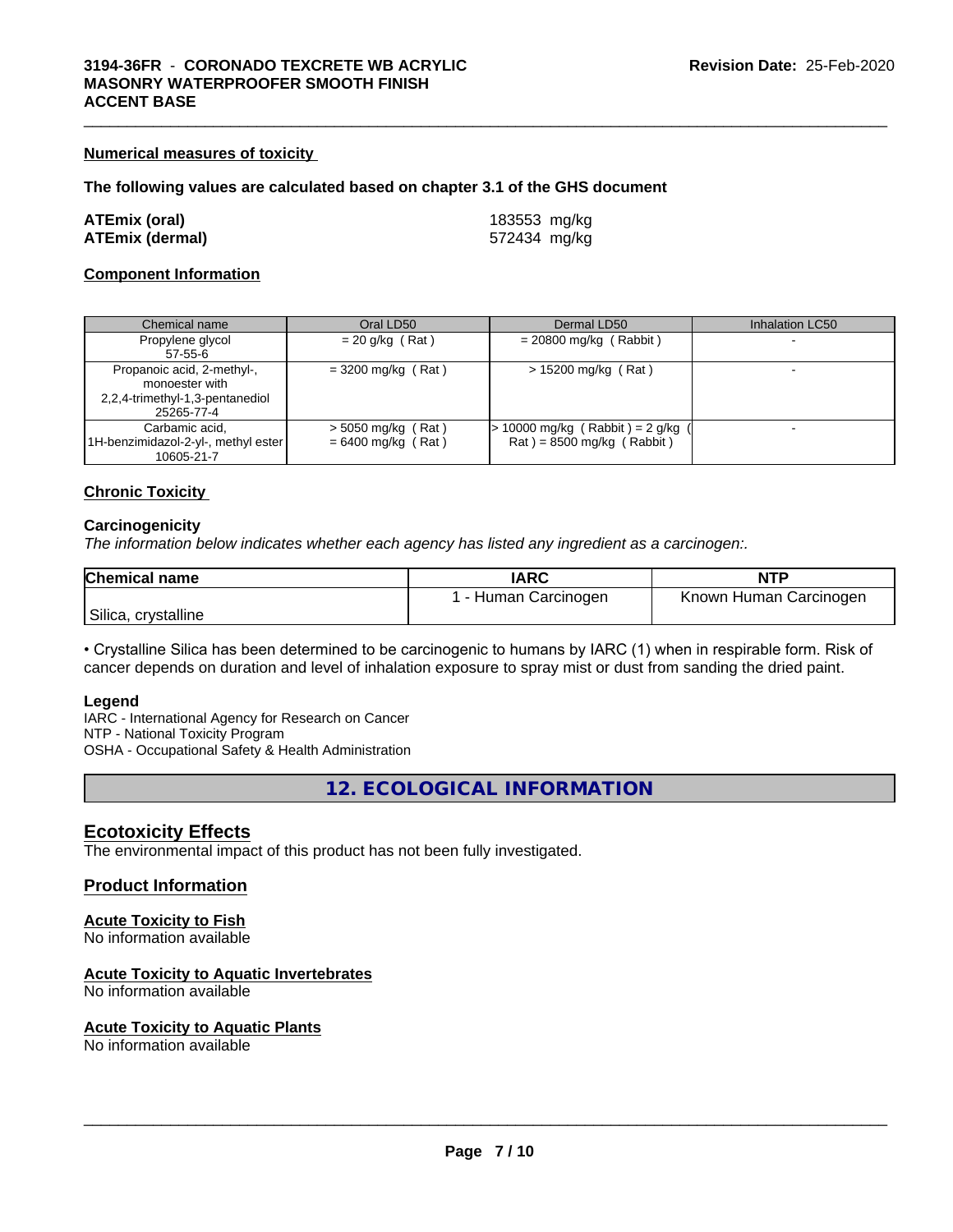#### **Persistence / Degradability**

No information available.

## **Bioaccumulation**

There is no data for this product.

# **Mobility in Environmental Media**

No information available.

#### **Ozone** No information available

# **Component Information**

#### **Acute Toxicity to Fish**

Propylene glycol LC50: 710 mg/L (Fathead Minnow - 96 hr.) Carbamic acid, 1H-benzimidazol-2-yl-, methyl ester LC50: 1.5 mg/L (Rainbow Trout - 96 hr.)

## **Acute Toxicity to Aquatic Invertebrates**

Propylene glycol EC50: > 10000 mg/L (Daphnia magna - 24 hr.) Carbamic acid, 1H-benzimidazol-2-yl-, methyl ester LC50: 0.22 mg/L (water flea - 48 hr.)

#### **Acute Toxicity to Aquatic Plants**

No information available

**13. DISPOSAL CONSIDERATIONS**

**Waste Disposal Method Dispose of in accordance with federal, state, provincial,** and local regulations. Local requirements may vary, consult your sanitation department or state-designated environmental protection agency for more disposal options.

# **14. TRANSPORT INFORMATION**

**TDG** Not regulated

**ICAO / IATA** Not regulated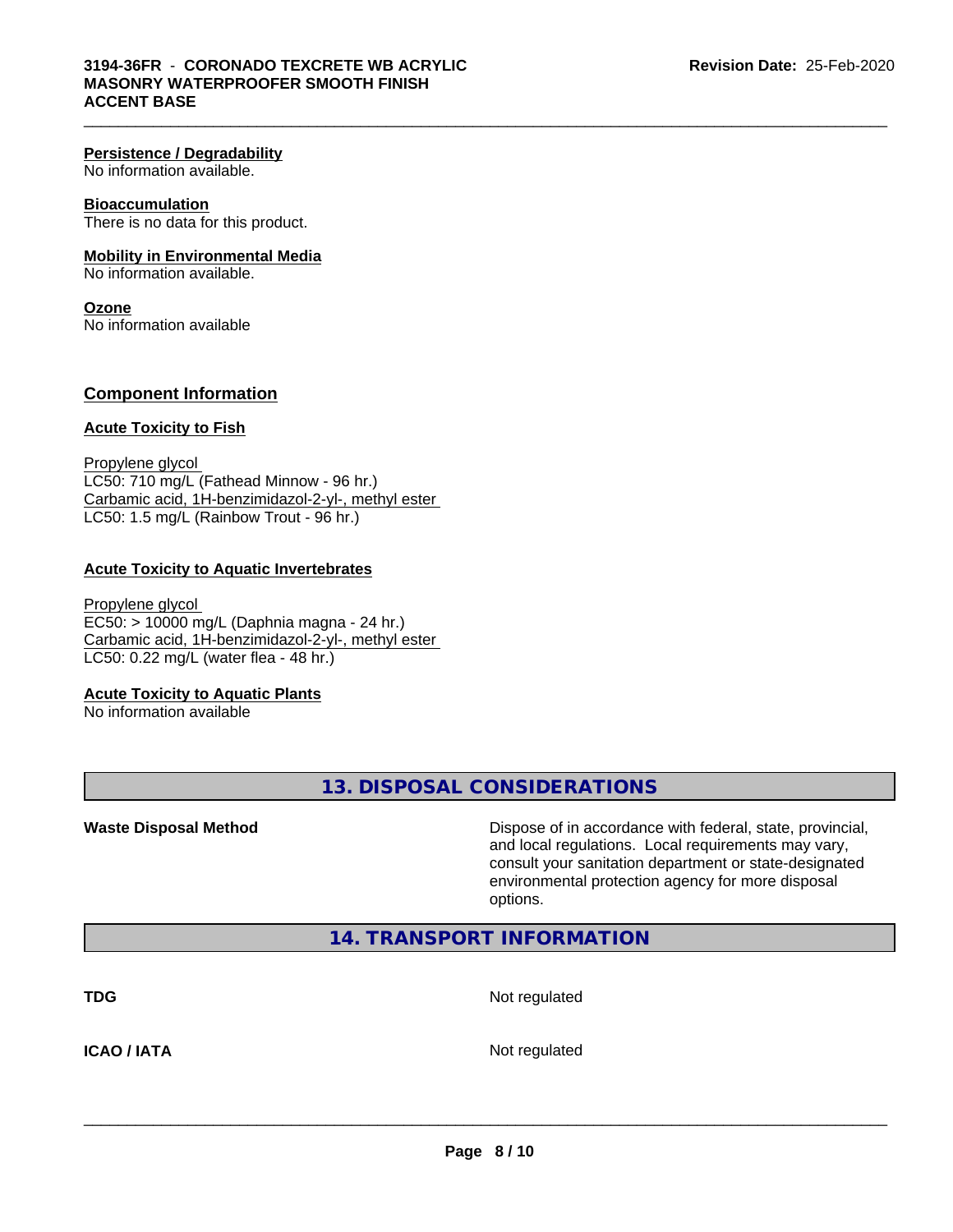# **IMDG / IMO** Not regulated

 $\_$  ,  $\_$  ,  $\_$  ,  $\_$  ,  $\_$  ,  $\_$  ,  $\_$  ,  $\_$  ,  $\_$  ,  $\_$  ,  $\_$  ,  $\_$  ,  $\_$  ,  $\_$  ,  $\_$  ,  $\_$  ,  $\_$  ,  $\_$  ,  $\_$  ,  $\_$  ,  $\_$  ,  $\_$  ,  $\_$  ,  $\_$  ,  $\_$  ,  $\_$  ,  $\_$  ,  $\_$  ,  $\_$  ,  $\_$  ,  $\_$  ,  $\_$  ,  $\_$  ,  $\_$  ,  $\_$  ,  $\_$  ,  $\_$  ,

**15. REGULATORY INFORMATION**

# **International Inventories**

| <b>TSCA: United States</b> | Yes - All components are listed or exempt. |
|----------------------------|--------------------------------------------|
| <b>DSL: Canada</b>         | Yes - All components are listed or exempt. |

# **National Pollutant Release Inventory (NPRI)**

#### **NPRI Parts 1- 4**

This product contains the following Parts 1-4 NPRI chemicals:

*None*

## **NPRI Part 5**

This product contains the following NPRI Part 5 Chemicals:

*None*

#### **WHMIS Regulatory Status**

This product has been classified in accordance with the hazard criteria of the Hazardous Products Regulations (HPR) and the SDS contains all the information required by the HPR.

| <b>16. OTHER INFORMATION</b>            |               |                        |                      |          |  |  |
|-----------------------------------------|---------------|------------------------|----------------------|----------|--|--|
| HMIS -                                  | Health: $2^*$ | <b>Flammability: 0</b> | <b>Reactivity: 0</b> | $PPE: -$ |  |  |
| <b>HMIS Legend</b>                      |               |                        |                      |          |  |  |
| 0 - Minimal Hazard<br>1 - Slight Hazard |               |                        |                      |          |  |  |

- 2 Moderate Hazard
- 3 Serious Hazard
- 4 Severe Hazard
- \* Chronic Hazard

X - Consult your supervisor or S.O.P. for "Special" handling instructions.

*Note: The PPE rating has intentionally been left blank. Choose appropriate PPE that will protect employees from the hazards the material will present under the actual normal conditions of use.*

*Caution: HMISÒ ratings are based on a 0-4 rating scale, with 0 representing minimal hazards or risks, and 4 representing significant hazards or risks. Although HMISÒ ratings are not required on MSDSs under 29 CFR 1910.1200, the preparer, has chosen to provide them. HMISÒ ratings are to be used only in conjunction with a fully implemented HMISÒ program by workers who have received appropriate HMISÒ training. HMISÒ is a registered trade and service mark of the NPCA. HMISÒ materials may be purchased exclusively from J. J. Keller (800) 327-6868.*

 **WARNING!** If you scrape, sand, or remove old paint, you may release lead dust. LEAD IS TOXIC. EXPOSURE TO LEAD DUST CAN CAUSE SERIOUS ILLNESS, SUCH AS BRAIN DAMAGE, ESPECIALLY IN CHILDREN. PREGNANT WOMEN SHOULD ALSO AVOID EXPOSURE.Wear a NIOSH approved respirator to control lead